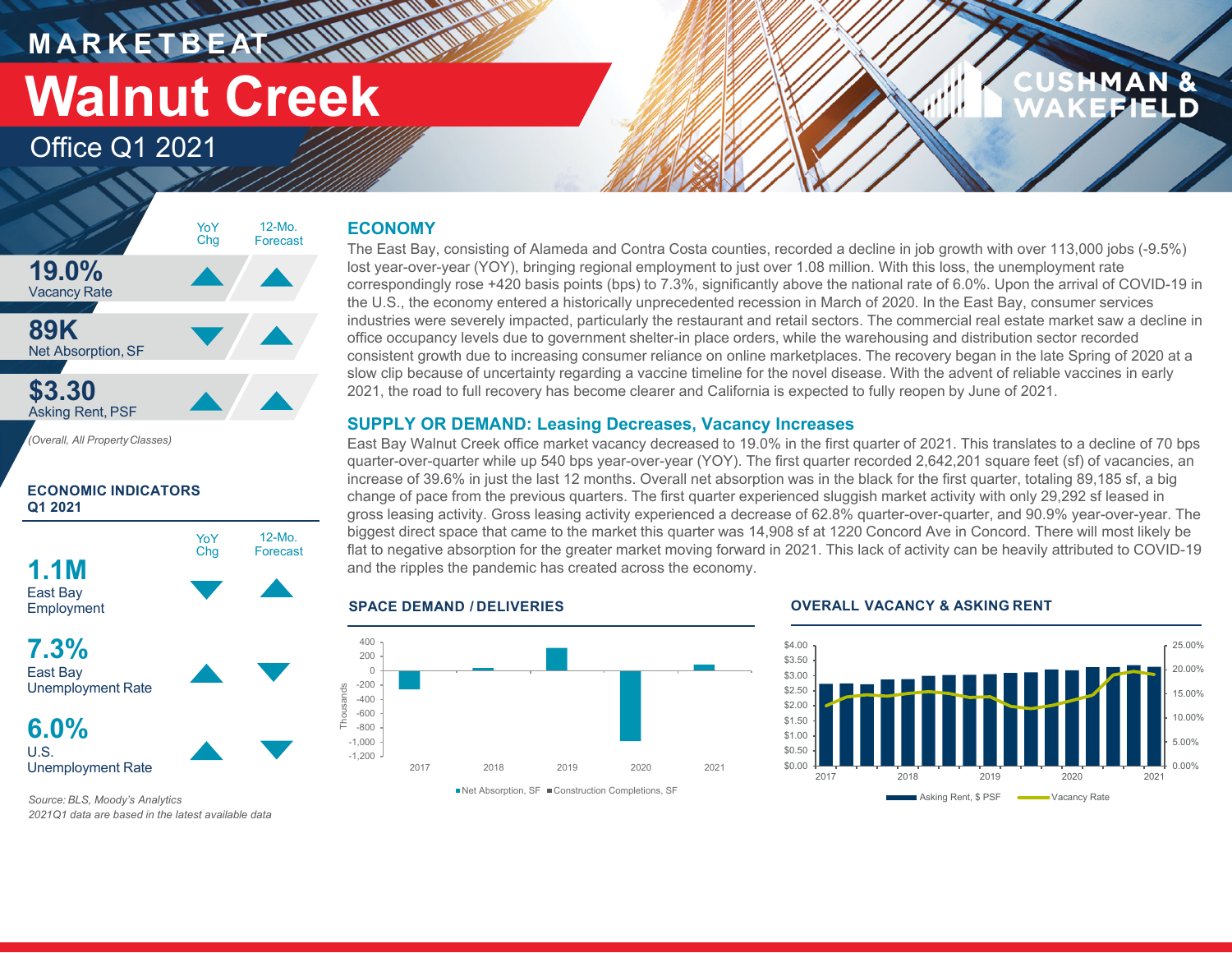**M A R K E T B E AT**

# **Walnut Creek**

## Office Q1 2021

### **PRICING: Asking Rents Increase**

Asking rents in East Bay Walnut Creek decreased slightly in the first quarter, closing at \$3.30 per square foot (psf) on a monthly full-service basis, down \$0.05 from the previous quarter and up \$0.12 YOY. Class A asking rents for the market saw a slight downtick, closing at \$3.48 psf, down \$0.02 from the fourth quarter. This change was influenced by the \$1.59 decrease in Class A asking rents in the Walnut Creek submarket. The overall direct Class A asking rent for the first quarter increased \$0.01 from the previous quarter, closing at \$3.38 psf for the entire market. Downtown Walnut Creek continues to have the highest Class A direct asking rent at \$4.70 psf. With limited leasing activity expected over the next few quarters, asking rents for Walnut Creek are expected to remain flat or move slightly lower.

### **Sales**

Investment activity was quiet in the East Bay Walnut Creek market, with only two notable sales this quarter. Total Validation Services purchased 4,885 sf at 1024 Country Club Dr from BND Properties for \$1.3 million or \$274.31 psf. Also, Cadaiya LLC purchased 1,331 sf at 1808 San Miguel Dr in Walnut Creek for \$690,000 or \$582.28 psf.

### **Look Ahead**

The East Bay Walnut Creek market has been overshadowed over the past decade by the more convenient transitoriented markets such as Oakland and San Francisco. With commuters becoming aware of the issues around public transit during this time, more companies may look to the suburban areas such as East Bay Walnut Creek market for office space, near where many of their employees live. The work-from-home policy in effect now and into the foreseeable future may further increase the need to at least have a small "spoke" office nearby. This would, no doubt, have a positive impact on the East Bay Walnut Creek market, which tends to cater to smaller requirements under 20,000 sf.

### **Outlook**

- Rents ended at \$3.30, decreasing by \$0.05. They are likely to remain stagnant over the next 12 months as the market moves into recovery mode.
- Vacancy saw a slight dip QOQ to close at 19.0% as leasing decreased from the previous quarter. Expect the vacancy rate to remain elevated, along with sluggish leasing activity.
- Walnut Creek has the potential to benefit from companies moving operations from San Francisco and Oakland due to the new work-from-home policies companies are implementing and the desire to have strategic offices to accommodate for workers avoiding public transportation and/or long commutes.

### **SUBMARKET ASKING RENT**



### **ASKING RENT COMPARISON**



### **AVAILABILITIES BY SIZE SEGMENT**

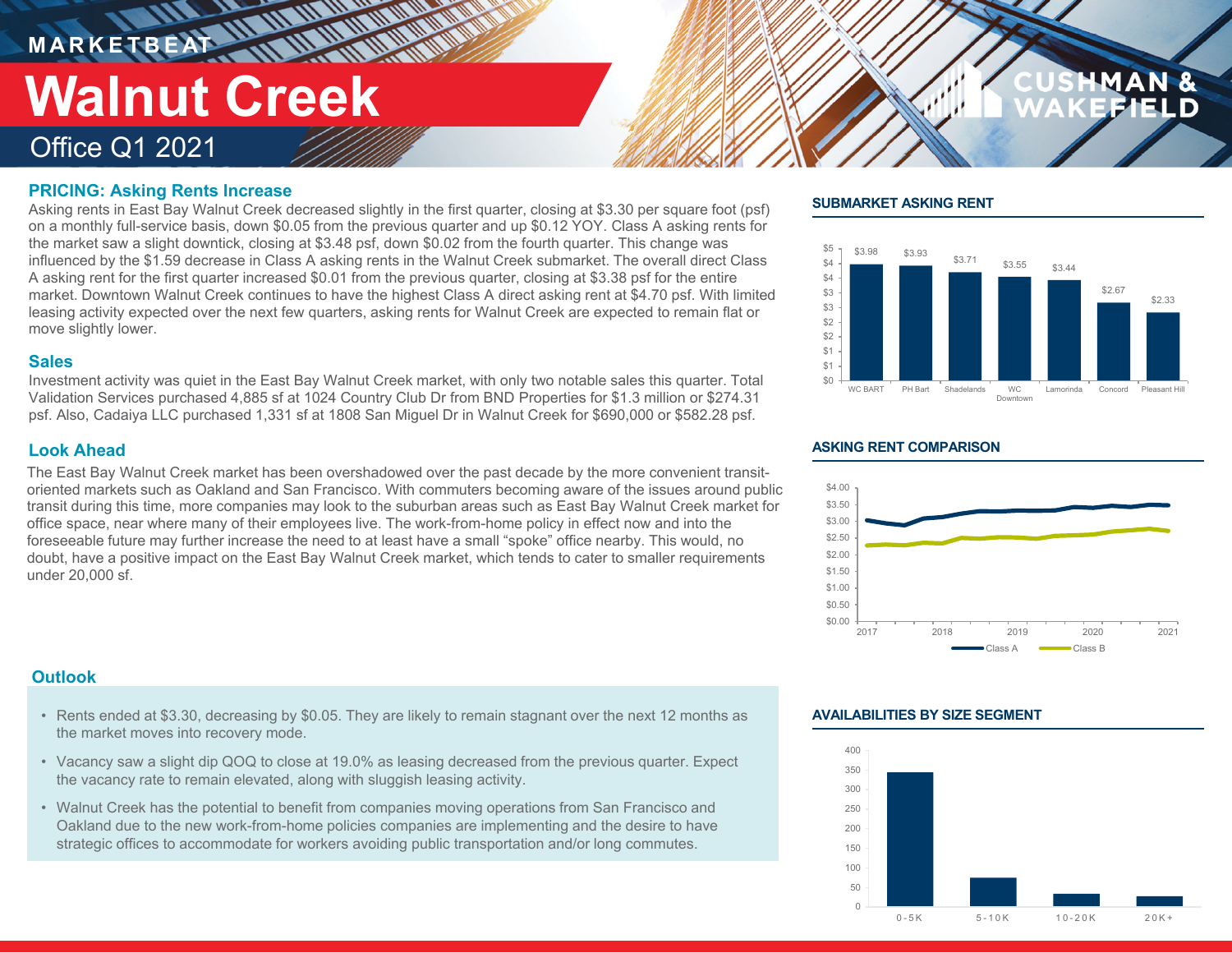**M A R K E T B E AT**

# **Walnut Creek**

## Office Q1 2021

## N&<br>ELD

### **MARKET STATISTICS**

| <b>SUBMARKET</b>             | <b>INVENTORY</b><br>(SF) | <b>SUBLET VACANT</b><br>(SF) | <b>DIRECT VACANT</b><br>(SF) | <b>OVERALL</b><br><b>VACANCY RATE</b> | <b>CURRENT QTR</b><br><b>OVERALL NET</b><br><b>ABSORPTION</b> | <b>YTD OVERALL</b><br><b>ABSORPTION (SF)</b> | <b>YTD LEASING</b><br><b>ACTIVITY (SF)</b> | <b>UNDER CNSTR</b><br>(SF) | <b>OVERALL AVG</b><br><b>ASKING RENT</b><br>(ALL CLASSES)* | <b>OVERALL AVG</b><br><b>ASKING RENT</b><br>$(CLASS A)*$ |
|------------------------------|--------------------------|------------------------------|------------------------------|---------------------------------------|---------------------------------------------------------------|----------------------------------------------|--------------------------------------------|----------------------------|------------------------------------------------------------|----------------------------------------------------------|
| Concord                      | 4,518,312                | 120,167                      | 550,484                      | 14.8%                                 | 32,967                                                        | 32,967                                       | 1,841                                      |                            | \$2.67                                                     | \$2.70                                                   |
| Pleasant Hill                | 553.572                  | 32.455                       | 28,547                       | 11.0%                                 | 11.414                                                        | 11,414                                       | 1.792                                      | U                          | \$2.33                                                     | \$1.99                                                   |
| Lamorinda                    | 1.160.114                | 1,613                        | 109,369                      | 9.6%                                  | $-3,118$                                                      | $-3,118$                                     | 5,097                                      | U                          | \$3.44                                                     | \$3.50                                                   |
| <b>WC Downtown</b>           | 1,905,551                | 34,905                       | 238,865                      | 14.4%                                 | $-1,429$                                                      | $-1,429$                                     | 7,555                                      | 0                          | \$3.55                                                     | \$4.70                                                   |
| <b>WC Pleasant Hill BART</b> | 1,673,423                | 173,245                      | 260,123                      | 25.9%                                 | 1,263                                                         | 1.263                                        |                                            |                            | \$3.93                                                     | \$4.00                                                   |
| <b>WC BART Area</b>          | 2.343.146                | 130,258                      | 593,900                      | 30.9%                                 | $-29,506$                                                     | $-29,506$                                    | 13,007                                     |                            | \$3.98                                                     | \$4.00                                                   |
| <b>WC Shadelands</b>         | 1,741,328                | 3,039                        | 365,231                      | 21.1%                                 | $-1,146$                                                      | $-1,146$                                     |                                            | $\Omega$                   | \$2.31                                                     | \$2.56                                                   |
| <b>Walnut Creek Totals</b>   | 13,895,446               | 495,682                      | 2,146,519                    | 19.0%                                 | 89,185                                                        | 89,185                                       | 29,292                                     |                            | \$3.30                                                     | \$3.48                                                   |

*\*Rental rates reflect full service asking*

### **KEY LEASE TRANSACTIONS Q1 2021**

| <b>PROPERTY</b>        | <b>SUBMARKET</b>    | <b>TENANT</b>            | <b>RSF</b> | <b>TYPE</b> |
|------------------------|---------------------|--------------------------|------------|-------------|
| 500 Ygnacio Valley Rd. | <b>Walnut Creek</b> | Principal Life Insurance | 9,622      | New Lease   |
| 1850 Mt. Diablo Blyd.  | <b>Walnut Creek</b> | Undisclosed              | 4,322      | New Lease   |
| 1981 Broadway          | <b>Walnut Creek</b> | Undisclosed              | 3,385      | New Lease   |
| 3470 Mt. Diablo Blyd.  | Lamorinda           | Undisclosed              | 3,271      | New Lease   |

*\*Renewals not included in leasing statistics*

### **KEY SALES TRANSACTIONS Q1 2021**

| <b>PROPERTY</b>       | <b>SUBMARKET</b>    | <b>SELLER / BUYER</b>                            |       | <b>PRICE/S PSF</b> |
|-----------------------|---------------------|--------------------------------------------------|-------|--------------------|
| 1024 Country Club Dr. | Lamorinda           | <b>BND Properties /Total Validation Services</b> | 4.885 | \$1.3M/\$274       |
| 1808 San Miguel Dr.   | <b>Walnut Creek</b> | Undisclosed / Cadaiva LLC                        | .331  | \$690K/\$528       |